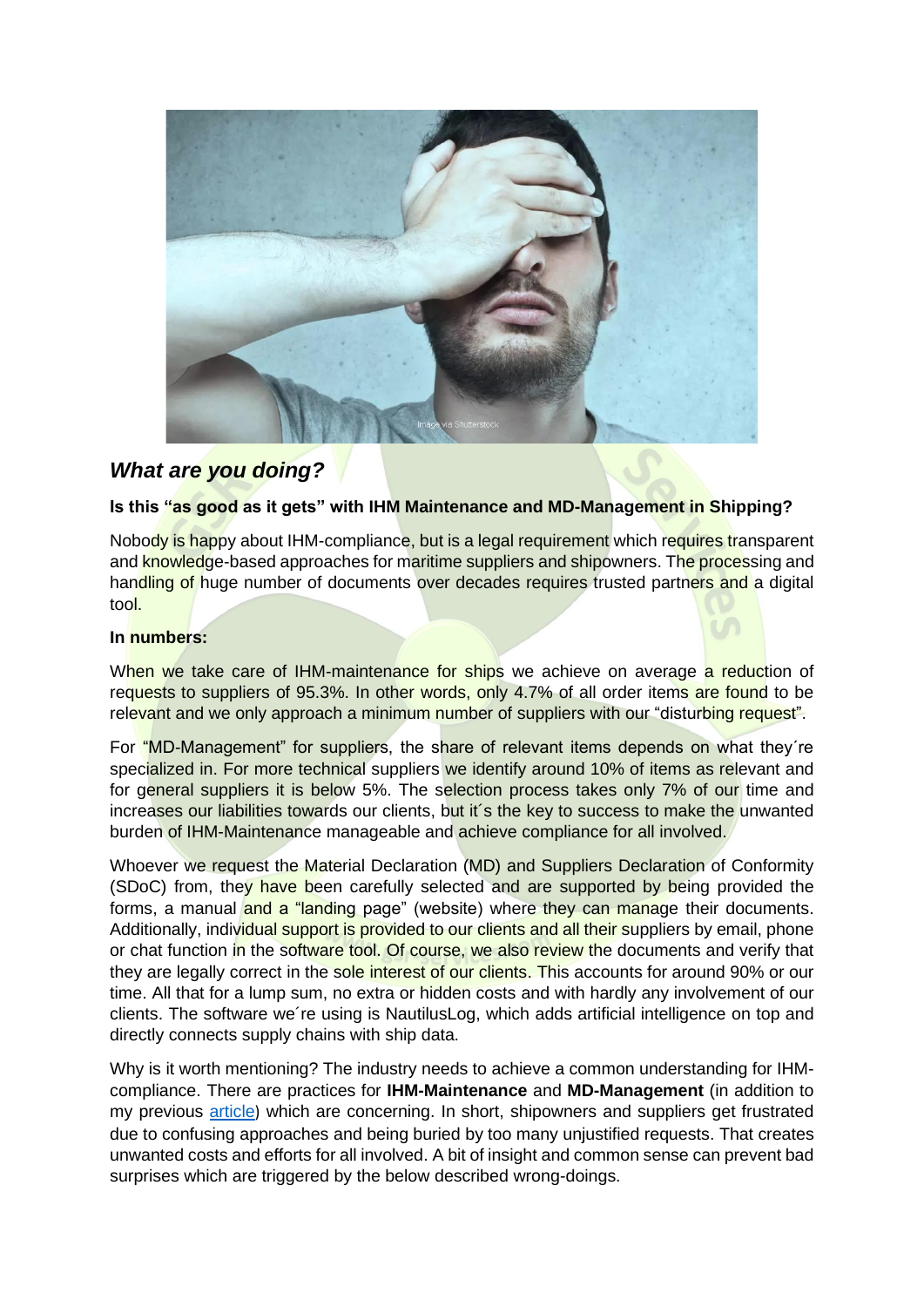### **Unfiltered requests to suppliers**

They are very common and create a huge and unnecessary workload for all involved, but especially suppliers and their supply chains suffer.

This practice makes the original approach to focus on documentation of hazardous materials throughout the life of maritime assets for ensuring safe and environmentally sound recycling impossible. Suppliers which are receiving too many requests are not willing to cooperate anymore. This effect can be found throughout the supply chains and leaves also Tier I-Suppliers and shipowners in a situation, where they have to deal with huge documentation gaps. That results in a low service level of suppliers and understandably many want to get compensated for their additional efforts. Shipowners are not willing to accept that and we have seen the first suppliers being dismissed by them. The key concern remains, a non-functioning IHM-Maintenance for shipowners and huge penalties. Such IHMs can hardly be re-certified and will cause problems during PSC Inspections in EU, or latest when the new owner will review the technical files of a vessel, to which the IHM belongs to, and ask for compensations.

Additionally, using the IHM for other positive approaches like reducing hazardous substances onboard, selection of "cleaner supplies" and so on will become less possible. The less good performing "service providers" create these problems and some additionally request order- or ship specific documents. Where does this idea come from? It's causing even more unnecessary workload. Interestingly exactly these service suppliers create headlines on how convenient their service for shipowners is, in how many directions their tools plug in or how little it costs per month. Don't many of those slogans sound too good to be true?

Two days ago we have evaluated the requests from one "service suppliers" for four orders, or 250 items in total.

Requests were sent out for all items. In other words, he can't be held liable for wrong selections, as he has not performed that task. A "slightly knowledgeable" person would have sent out requests for around 15% of all order items. When all possible exclusions would have been applied, a great 0.8% could have been achieved.

Specific questions from the supplier remained unanswered and the supplier said that he will then not deliver the ordered items due to lack of data form his own suppliers and associated risks for him. What a consequence and who benefits? Probably this service supplier as he additionally sells "black lists of nonperforming suppliers" to owners, even though he at least partly causes this lack of performance.



#### **Software only:**

Does a software tool as stand-alone tool help shipowners to get it done? Well, only in case the shipowner has the resources, is knowledgeable enough to identify the relevant order items and to review suppliers' documents. But what about overtaking responsibility for all related activities? If he wants to get "IHM Expert – Knowledge" on top from the software provider, he pays extra and probably still remains responsible. In addition, what about data security. A complex topic not further followed up on now.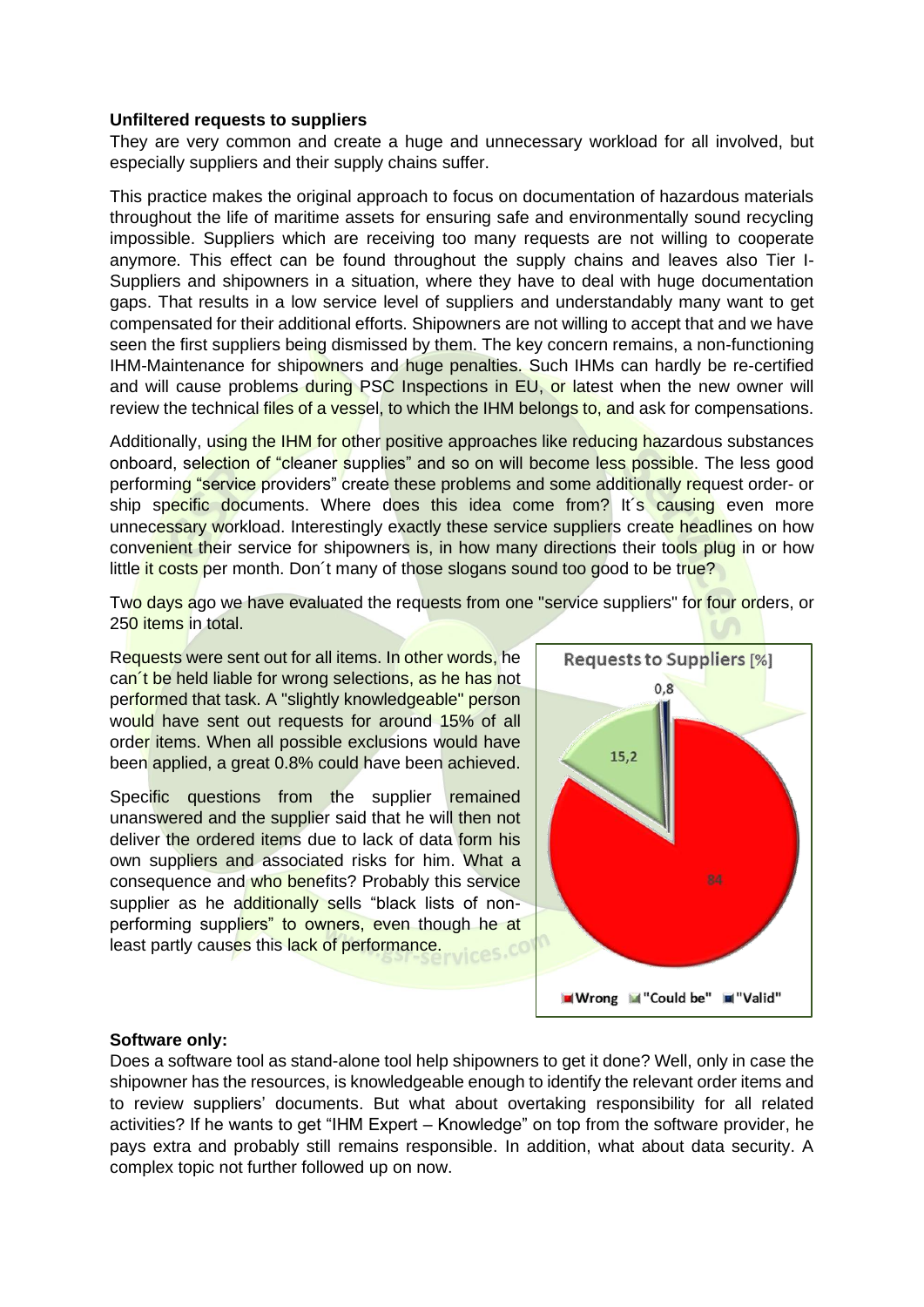### **Monthly IHM updating**

Even though it´s not clearly specified in the regulations what "frequent updating" means, but it´s a common fact that crew is exchanged. This alone is challenging enough when trying to ensure consistency in ship operations and maintaining standards. Same applies to documentation of onboard changes affecting the IHM. As a consequence, shortly after a related task was carried out the crew should provide related details, otherwise they are forgetting about it or have disembarked the vessel and the IHM becomes more and more inaccurate. The often-heard approach "once per month" seems already insufficient, but now one has appeared doing it every three months. This will trigger arguments with EU-PSC when they check whether or not the process of IHM-Maintenance works, as it´s one of the IHMcompliance aspects.

The onboard activities are the second last bit of the maintenance process prior to amending the IHM-Maintenance Report and IHM itself. It all starts with identification of relevant order items, requesting documents, exchange with suppliers and review of their documents which is certainly the most time-consuming part. As soon as a product contains a documented hazardous substance, the information needs to be shared with the vessel. In case of a banned substance (EU-Annex 1 or IMO-Table A) declared, a warning shot to the ship is required to not accept delivery of the product. Otherwise, a disposal problem will occur plus incompliance with various requirements as like SOLAS and others. In case an accepted substance is declared to be present, it is to be tracked for ensuring a proper IHM maintenance. That means the vessel needs to specify what happens with the *item like storage or in case of its installation further* details like location and quantity is required. The same applies in case of relocation or removal and disposal. Just for avoiding mis-understandings; not all IHM-maintenance related works are documented in the normal maintenance documentation with which crew is familiar since years.

Doing such entries once a month is not sufficient, or can you recall all things you've done in the previous 4 weeks?

#### **MD-Converter Tool**

To be honest, this one is already two weeks "old", but too "good" to not share. We were talking to a ship supplier for taking care of his MD-Management. However, he decided in favour of a cheaper service, which obviously is only a simple document converter tool changing order lists into separate Material Declarations forms plus Suppliers Declaration of Conformity. Yes, these documents are order and ship specific as well and are provided for all order items without being requested for.

These documents look fine, but instead of mentioning the service supplier as the preparator of

the SDoC, as he has to overtake responsibility, the forms show the signature of the supplier. Either the supplier has a strict control regime to check what the service supplier is doing, including exchange with the sub-suppliers, or he is blindly signing these documents and by this overtaking full responsibility for the content. Probably the latter, as the documents are provided far too quickly for an approach where required data can be gathered from sub-suppliers. This practise results in an unspecific and long-lasting risk for the supplier in case a MD is found to be wrong during the existence of a product onboard a ship, as this is the validity period of these documents.



Without related data and forms from sub-suppliers, full responsibility remains with the author. Not only a chain of information, but also a chain of liability needs to be established. This has been achieved in various other industries years ago and same principles need to be adhered to in shipping.